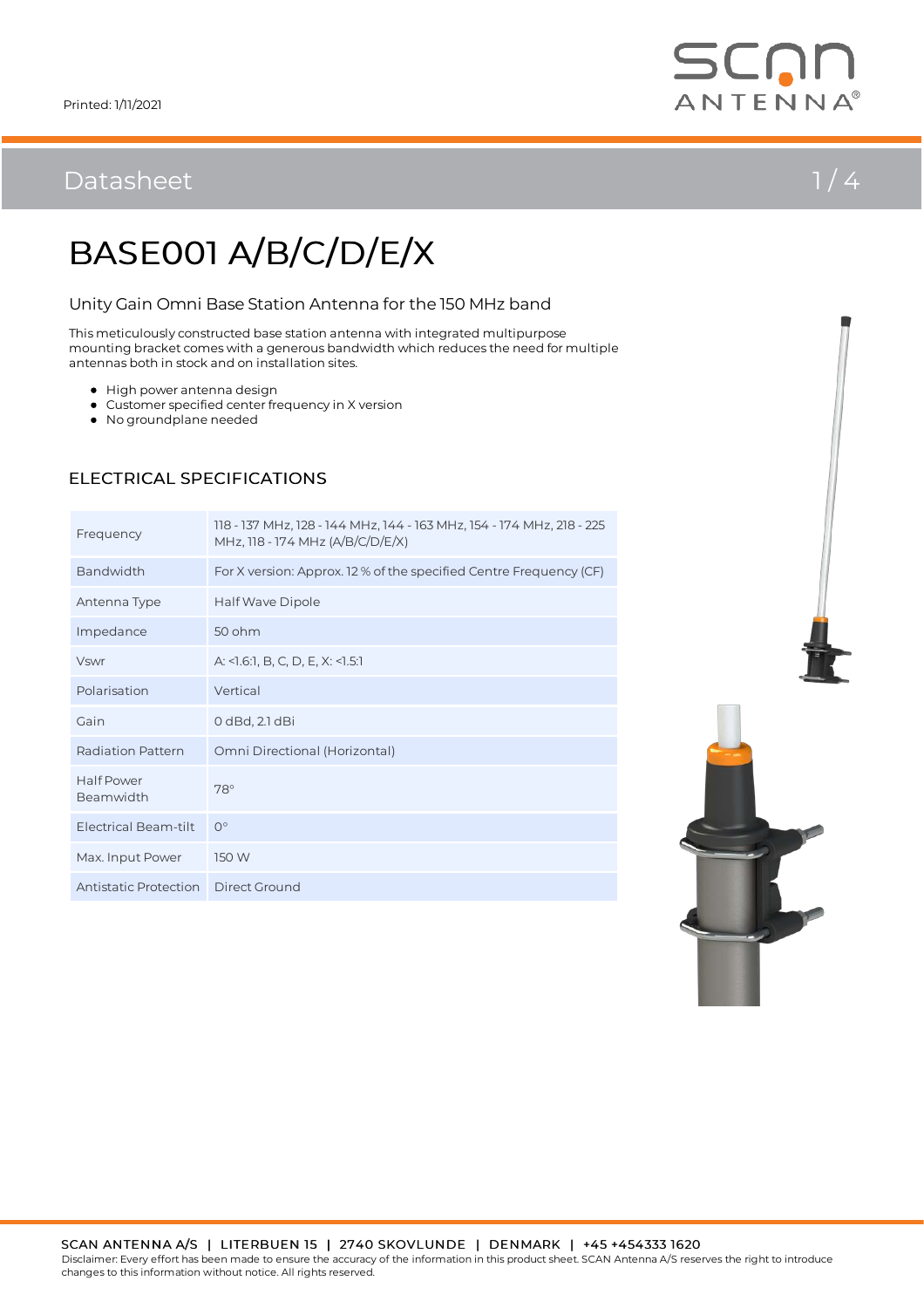

## Datasheet 2/4

### MECHANICAL SPECIFICATIONS

| Color                    | White, Black and Orange                                                                                      |
|--------------------------|--------------------------------------------------------------------------------------------------------------|
| Length                   | See Outline Drawing                                                                                          |
| Weight                   | Max. 1.2 kg                                                                                                  |
| Mount type               | Fixed Tube Mounting Bracket (included).<br>Wall mount Bolts not included.                                    |
| Mounting Place           | On Tube ( $\emptyset$ 30 - 60 mm, vertical or horizontal) or Wall mount<br>(mounting hole distance 68.5 mm). |
| Materials                | Antenna: Brass, Copper, Fibreglass and Aluminium. Mounting<br>Kit: Stainless steel A4 (AISI-316)             |
| Survival Wind<br>Speed   | $55 \,\mathrm{m/s}$                                                                                          |
| Operating<br>Temperature | -55C to +70C (IEC 60068-2-1, IEC 60068-2-2)                                                                  |
| Connector                | N-female                                                                                                     |
| Ingress Protection       | <b>IP66</b>                                                                                                  |
| Vibration                | IEC 60068-2-6, IEC 60068-2-64                                                                                |
| Serial no.               | On product label                                                                                             |





### ORDERING INFORMATION

| 22010-004A | 118-137 MHz (Individually packing in Carton tube) |
|------------|---------------------------------------------------|
| 22010-004B | 128-144 MHz (Individually packing in Carton tube) |
| 22010-004C | 144-163 MHz (Individually packing in Carton tube) |
| 22010-004D | 154-174 MHz (Individually packing in Carton tube) |
| 22010-004E | 218-225 MHz (Individually packing in Carton tube) |
| 22010-004X | 118-174 MHz (Individually packing in Carton tube) |

### PACKAGING INFORMATION

Type See "Part No."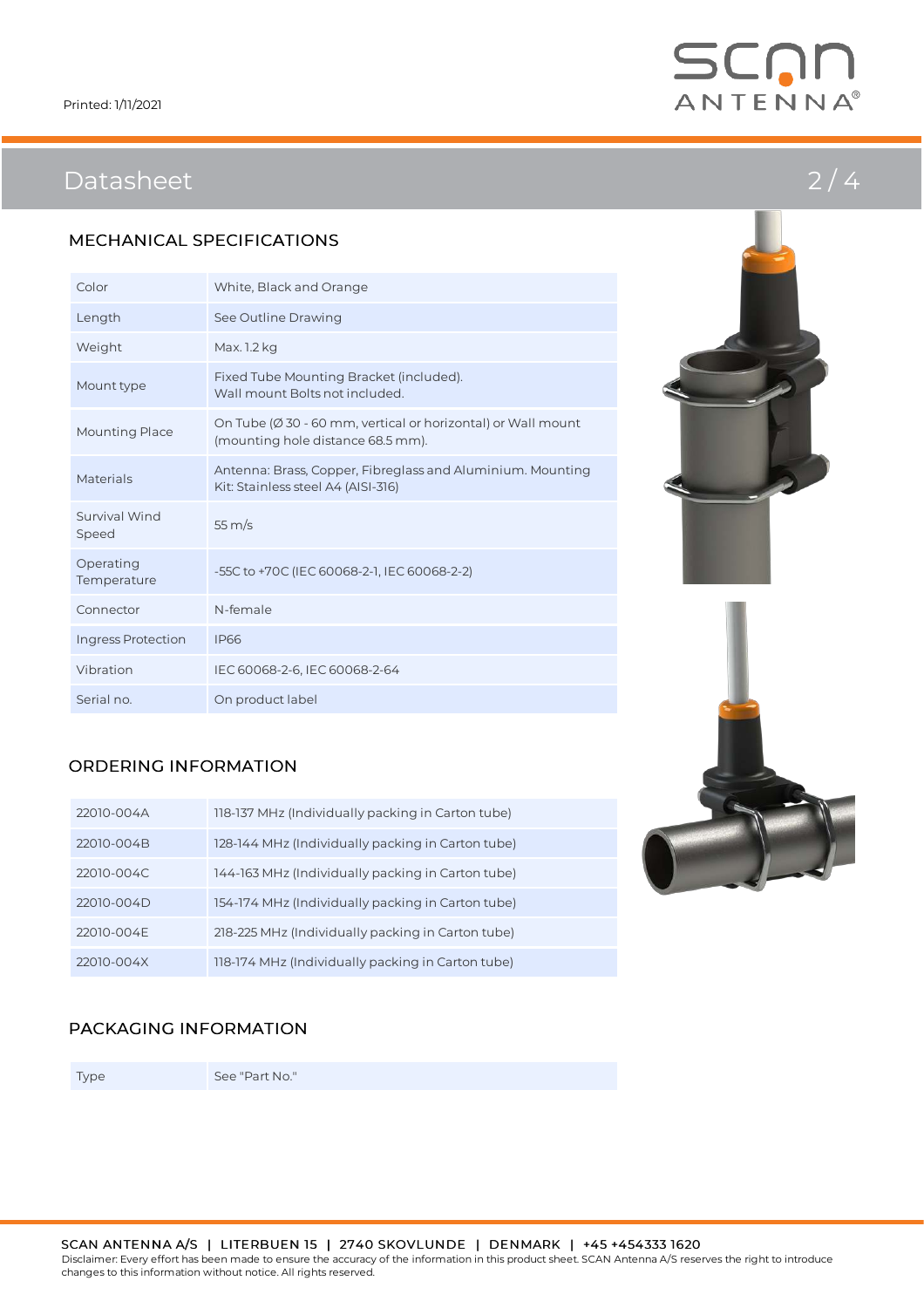## Datasheet 3/4